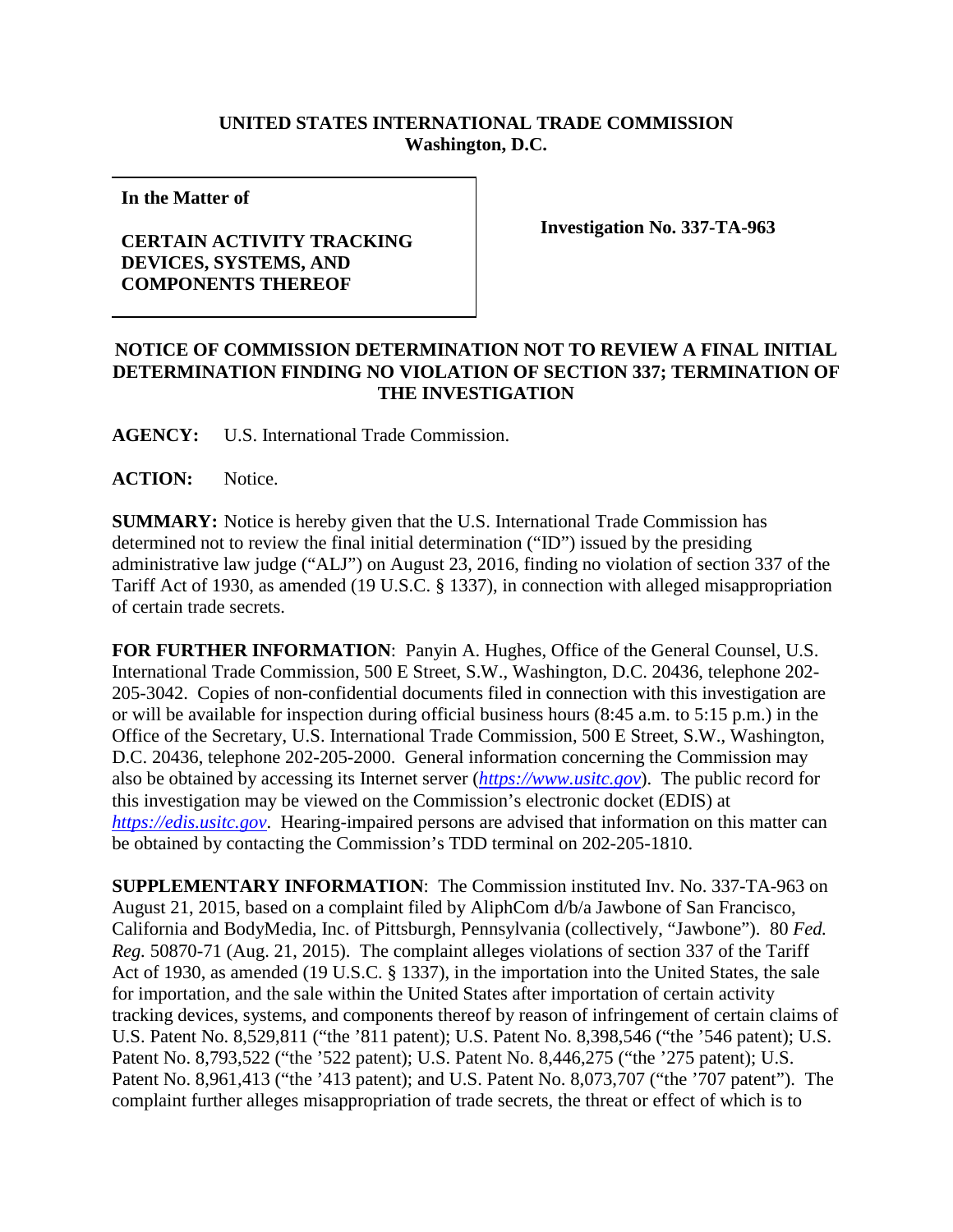destroy or substantially injure an industry in the United States. The notice of investigation named the following respondents: Fitbit, Inc. of San Francisco, California ("Fitbit"); Flextronics International Ltd. of San Jose, California; and Flextronics Sales & Marketing (A–P) Ltd. of Port Louis, Mauritius (collectively, "Flextronics"); Fitbit and Flextronics are collectively referred to as "Respondents." The Office of Unfair Import Investigations ("OUII") is a party to the investigation.

On February 22, 2016, the ALJ granted Jawbone's unopposed motion to terminate the investigation as to the '522 patent; claims 8-10, 13, 14, and 18 of the '275 patent; claim 6 of the '811 patent; and claims 5 and 8 of the '413 patent. *See* Order No. 32. The Commission determined not to review the ID. *See* Comm'n Notice of Non-review (Mar. 21, 2016).

On March 3, 2016, the ALJ granted Fitbit's motion for summary determination that the asserted claims of the '546 and '275 patents are directed to ineligible subject matter under 35 U.S.C. § 101. *See* Order No. 40. The Commission determined to review the ID, and on review to affirm the ID with certain modifications. *See* Comm'n Notice affirming the ID with modification (Apr. 4, 2016).

On March 11, 2016, the ALJ granted Jawbone's unopposed motion to terminate the investigation as to the remaining claims of the '811 patent. *See* Order No. 42. The Commission determined not to review the ID. *See* Comm'n Notice of Non-review (Apr. 4, 2016).

On April 27, 2016, the ALJ granted Fitbit's motion for summary determination that the asserted claims of the '413 and '707 patents (the two patents remaining in the investigation), are directed to ineligible subject matter under 35 U.S.C. § 101. *See* Order No. 54. The Commission determined not to review the ID. *See* Comm'n Notice of Non-review (Jun. 2, 2016). Thus, all the patent infringement allegations were terminated from the investigation. Only the allegations of trade secret misappropriation remain at issue in the investigation.

The ALJ held an evidentiary hearing from May 9, 2016 through May 17, 2016, and thereafter received post-hearing briefing from the parties. During discovery, Jawbone identified 154 trade secrets allegedly misappropriated by Respondents (Trade Secret Nos. 1-144, including Nos. 1.A-1.G, 92-A, 139-A, and 141-A.). ID at 3. Yet at the hearing, Jawbone presented evidence and argument on only 38 of the alleged trade secrets (Trade Secret Nos. 1, 1A-G, 2-4, 12-14, 17, 18, 33, 52, 53, 55, 58, 91, 92, 92-A, 93-102, 128, 129, 141, 141-A). Jawbone's posthearing briefs addressed only five of the alleged trade secrets (Trade Secret Nos. 92, 92-A, 98, 128, and 129). Specifically, Jawbone argued that Fitbit misappropriated alleged Trade Secret Nos. 98 and 128, and Flextronics misappropriated alleged Trade Secret Nos. 92, 92-A, and 129. ID at 3-4.

On June 15, 2016, Jawbone moved to terminate the investigation as to all of the trade secrets except for the five alleged trade secrets addressed in its post-hearing briefing. ID at 4 (citing Mot. Docket No. 963-072). Respondents opposed the motion, arguing that they are "entitled to a determination that Jawbone failed to present sufficient evidence showing *actual* misappropriation as to all of the trade secrets that Jawbone now seeks to abandon…." *See id.* at 23 (quoting Mot. 072 Rsp. at 8)(emphasis in original). The ALJ denied Jawbone's motion as